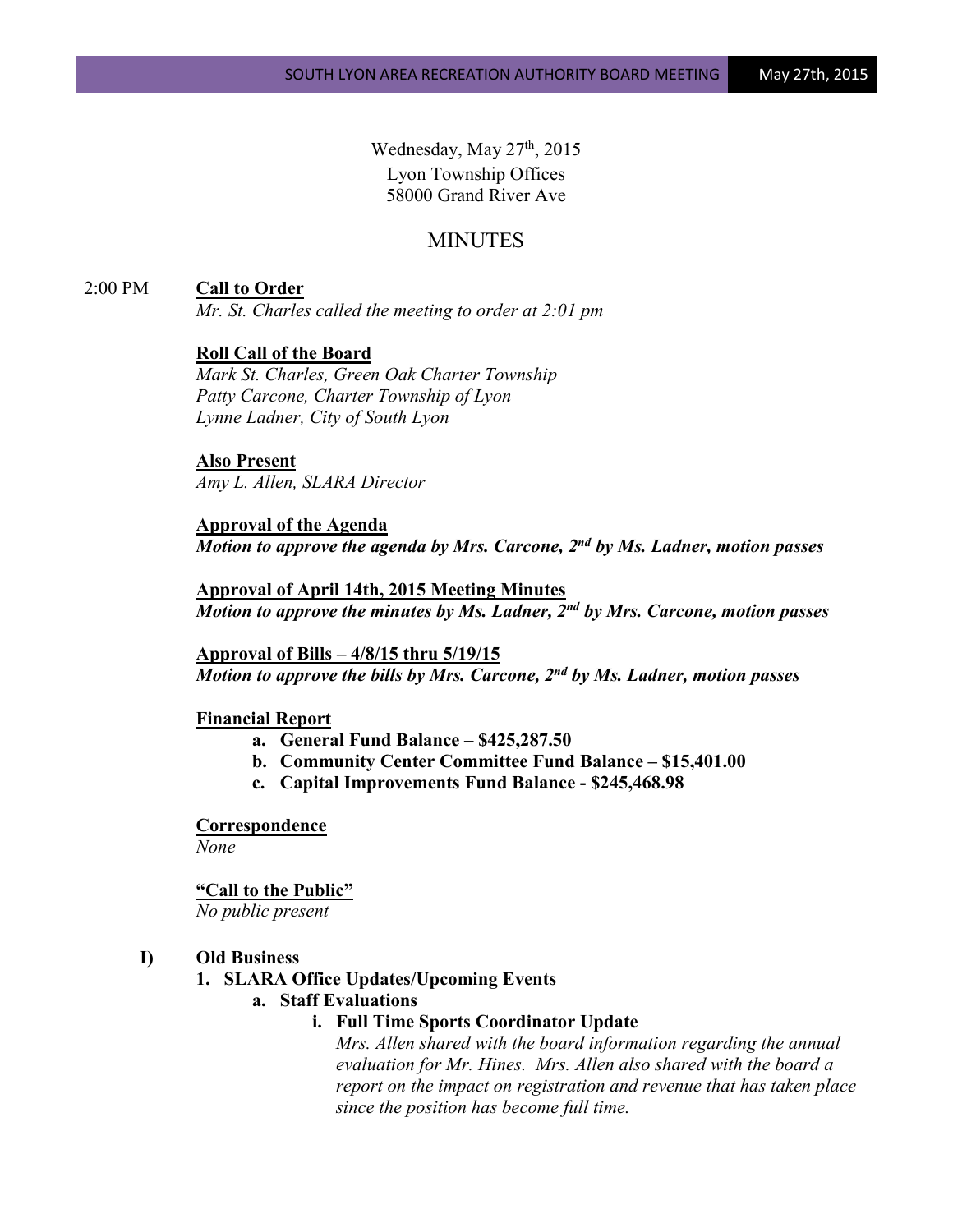### **ii. Enrichment/Aquatics Coordinator Updates**

*Mrs. Allen shared with the board information regarding the annual evaluations for Mrs. Fitzpatrick and Mrs. Hill. Mrs. Allen shared with the board that Mrs. Hill will be working full time as of July 1st, 2015. They have discussed new programs they would like to see implemented including teen programming and travel programs aimed at youth and families. Mrs. Allen discussed with Mrs. Fitzpatrick ways to work on recruiting aquatics staff and ways to program an additional evening at the pool due to availability this upcoming year.* 

### **iii. Office Administrators Updates**

*Mrs. Allen share with the board that the SLARA is working on cross training office administrators in the upcoming year. In the past the two individuals that job share often times complete separate tasks (inputting program information into RecPro, filing, marketing, etc…). Moving forward Mrs. Allen would like to cross train these staff so that the office is covered if anyone is out for an extended period of time.* 

## **2. Community Center Meeting Updates**

# **a. Next meeting – June 15th at Lyon Township**

*At the last meeting it was decided that the committee would keep moving forward based on the price presentations by Neumman Smith. The next goal would be to put together presentations for each community to ensure that everyone is still on board. The committee would need some sort of resolution stating that each City or Township is in support of the project moving forward. If the committee can't get that, it's not in their best interest to keep moving forward.*

#### **3. Member Updates**

*Lyon Township Kite Festival is coming up June 6th – 7th at Atchinson Park. Mr. St. Charles shared with the board that he will be gone the 2nd week of June. Mrs. Carcone shared with the board that she will be gone the 3rd week of June. Ms. Ladner will be gone the 4th week of June and will miss the June board meeting.*

### **II) New Business**

#### **1. Proposed Salary Ranges for the SLARA**

*Motion by Mr. St. Charles to table the Proposed Salary Ranges for SLARA at this time to allow the Board of Directors an opportunity to hold a special meeting to discuss this item in more detail. The Board will then present a recommendation for either increases or no increases at the June Board Meeting*

*Mrs. Carcone seconds the motion, motion passes.* 

### **2. 2015-2016 Draft Budget Presentation**

*Mrs. Allen presented a copy of the draft budget to the board. All areas under the Sports Coordinator will be increased including revenue and expenses due to*